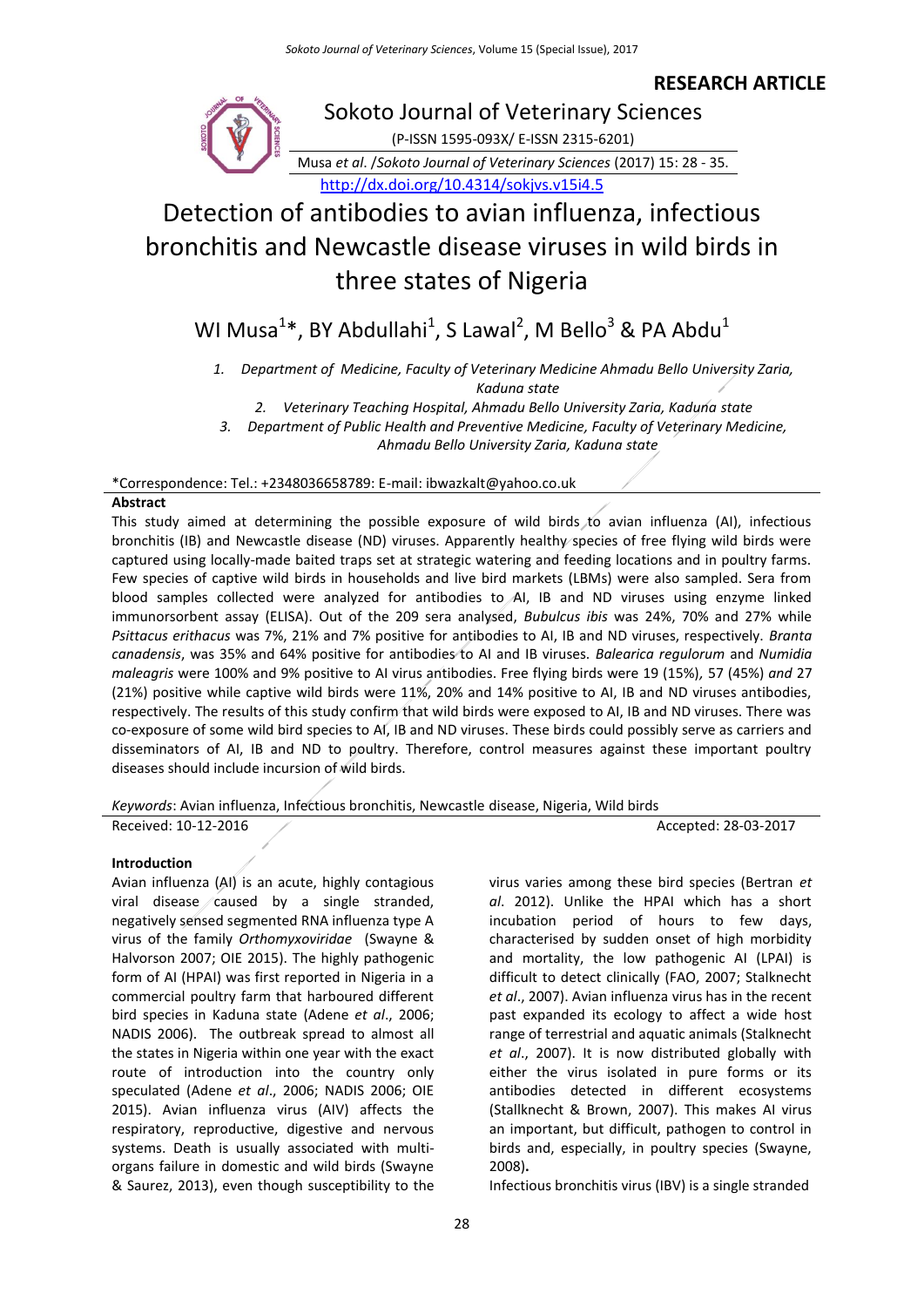RNA virus, but has a non-segmented positivesense genome (Feng 2012; OIE 2013). It is a member of the family *Coronaviridae* causing a highly contagious respiratory and sometimes urogenital disease of chickens characterised by respiratory signs, nephritis, urolithiasis and, more significantly, by a permanent damage of the oviduct resulting into reduced egg quantity and quality in layers (Kumar *et al*., 2007; Feng 2012; OIE 2013; Awad *et al.*, 2014). Despite vaccination IBV remains a major poultry pathogen worldwide and leads to significant production losses (Niesters 1987; Jordan & Pattison 1996; Murphy *et al.,* 1999; Owoade *et al.,* 2006; Kumar *et al.,* 2007; Emikpe *et al.,* 2010; Feng, 2012). It is documented that IBV infected birds continuously shed the virus, thus contaminating the environment, equipment, eggs, personnel and trucks, allowing horizontal transmission to birds in different regions (Chen *et al*., 2009). Wild birds were also reported to play a role as long distance carriers of IBV (Chen *et al*., 2009). Unfortunately, different non-cross protective IBV genotypes exist, and new variants continue to emerge that could be responsible for vaccination failures in many countries where effective strategic vaccination programmes are lacking (Kumar *et al.,* 2007; Feng 2012; Awad *et al.,* 2014).

Newcastle disease (ND) is a highly infectious viral disease of over 250 bird species caused by a single stranded RNA avian *Paramyxovirus* seroptype-1 (APMV-1) virus belonging to the genus *Avulavirus* and family *Paramyxoviridae* (Alexander & Allan, 1974; Cross, 1995). In birds, infection by milder ND virus (NDV) strains can be asymptomatic (Cross, 1995), but exacerbation of the clinical signs occurs when infections by other organisms are superimposed or when adverse environmental



**Figure 1:** Distribution of sampling sites for poultry farms and wild birds vegetation zone. markets (Teru *et al.*, 2012)

conditions prevail (Alexander & Allan 1974). Different NDV genotypes were reported to circulate concurrently in different wild bird species which were phylogenetically related to strains circulating in domestic poultry, suggesting the role of wild birds in the epidemiology of ND in Africa (Cross, 1995). Unfortunately, over 80% of poultry raised in Africa is kept in backyards where they interact freely with neighboring flocks, wild birds, other animals and humans (SPINAP, 2011). Wild birds pose a potential risk to biosecurity because they can transfer avian pathogens to commercial as well as rural poultry farms (Alexander & Allan 1974; SPINAP, 2011). The greatest risk to human infection, therefore, is when zoonotic pathogens like AIV become established in small backyard flocks which allow continuing close human contacts (Alexander & Allan 1974; Cross 1995; OIE, 2015).

An attempt was made by Garba *et al.* (2012) to detect AIV, IBV and NDV in migratory wild birds in Yobe state, Nigeria (Garba *et al*., 2012). This study was conducted in 2015-2016 and appears to be the most current report and a broader assessment of the status of these important avian viruses in many species of wild birds in three northern states of Nigeria. This study is therefore, an update of the status of different species of wild birds exposed to AIV, IBV and NDV and their biosecurity implications to commercial poultry in three northern states of Nigeria.

## **Materials and Methods**

The study was carried out in three neighbouring northern Nigerian states with different AI outbreak records, presence of LBMs and locations of commercial poultry farms (Figure 1). Bauchi state had outbreak of AI in 2006

and resurgence in 2007 and 2015, Gombe state had first report of AI outbreak in 2015 and Kaduna state was the first to report AI outbreaks in Nigeria and in Africa in 2006. Bauchi lies between latitudes 10° 10' to 10° 33' N and longitudes 9° 40' to 10°13' E in the Sudan savannah in the south and Sahel savannah in the central and northern regions (BSADP, 2003). Gombe is located in the Sudan Savannah and lies between longitude 10° 45' to 11° 45' N and latitude 11° 15' to 9° 30' E. Kaduna state is located between latitudes  $9^{\circ}$  03<sup>1</sup> N and longitudes  $6^{\circ}$  05<sup>1</sup> E. It lies in the Northern Guinea Savannah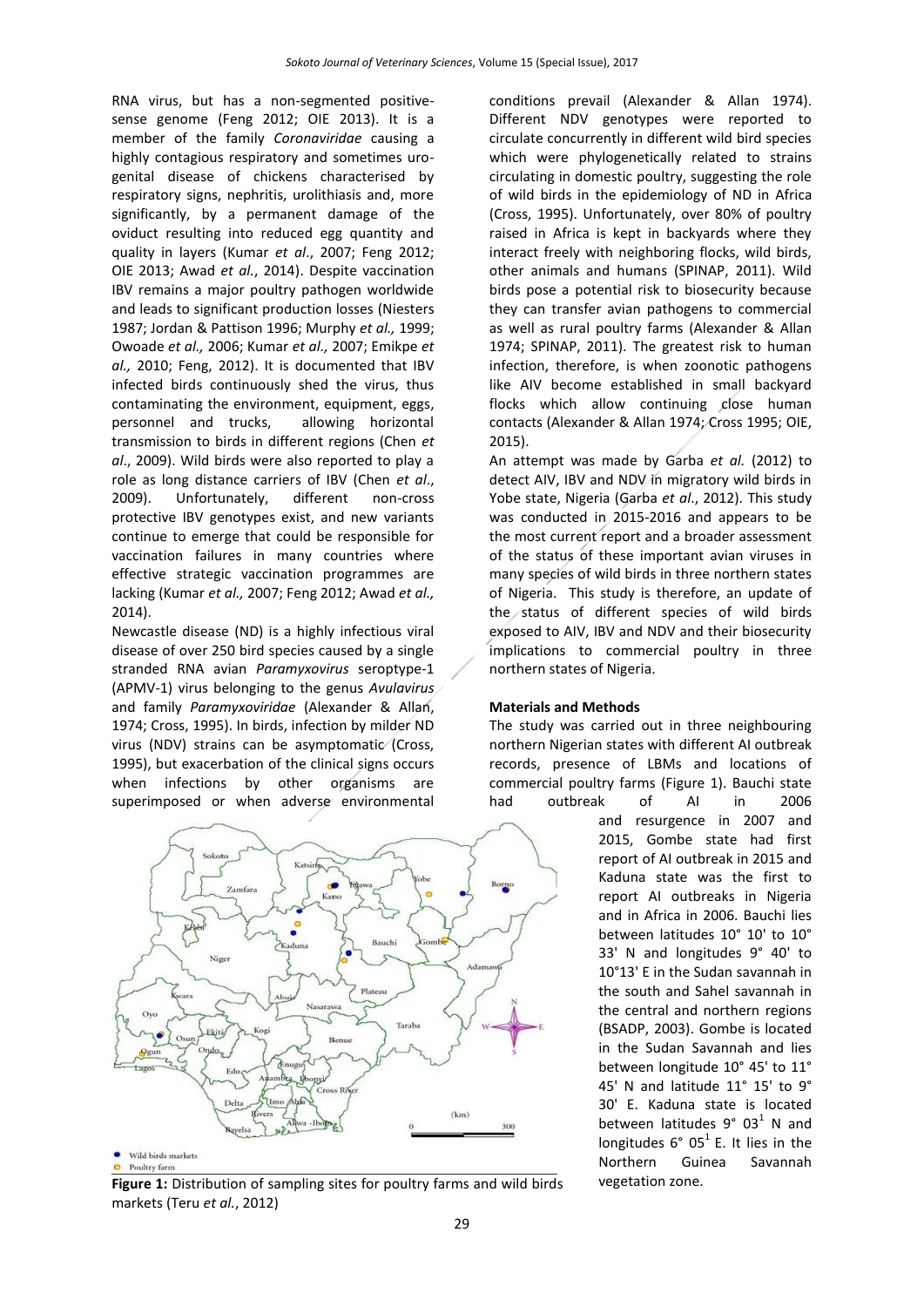#### *Sampling technique*

Free flying wild birds were captured using locallymade traps set at different feeding/watering points and in some commercial poultry farms. Captive wild birds were sampled from various households after seeking the consents of the owners.

## *Collection, processing and storage of blood samples*

Collection of blood from wild birds was conducted following proper restraint. In smaller to medium sized wild birds, the right jugular veins were exposed by parting the feathers with the fingers and swabbing the skin over the jugular vein with alcohol. Digital pressure was then applied down the vein and blood was collected at the level of the clavicle (FAO, 2007). While in bigger wild birds, collection of blood from the medial metatarsal vein was achieved by applying digital pressure on the vein proximal but towards the heart using a 21 gauge needle attached to a 5 ml syringe into which 2 to 3 ml of blood were collected (FAO, 2007). Pressure with a piece of cotton wool was then applied to the vein at the insertion site of the needle until bleeding stopped. All free flying wild birds captured from a particular location were examined, sampled, tagged using red oil paint on the head and released into the wild before going to another location. The blood was then dispensed into labeled plain tubes. Samples were allowed to clot at room temperature. Sera were separated, transferred to labeled 2 ml screw cap tubes and stored in a freezer at -20 $^{\circ}$ C until analyzed.

## *Detection of antibodies to avian influenza, infectious bronchitis and Newcastle disease viruses using Enzyme Linked Immunosorbent Assay*

Avian influenza H5 virus antibody ELISA kits, Infectious bronchitis and Newcastle disease virus antibody multi-species ELISA test kits were kindly supplied by AFFINITECH, LTD (Suite 2, Bentonville, USA) and IDVET (GAROSUD, MONTPELLIER-FRANCE) respectively and test procedures were conducted according to the manufacturers' instructions. The plates were read using dual wavelength micro-plate reader at 450 nm as primary filter and 650 nm as reference filter.

## **Results**

Distribution of wild and domestic species of birds that were sampled is presented in Table 1 with most (39%) of the birds sampled being cattle egrets and the least (0.5%) was grey crowned crane. Blood samples from apparently healthy free flying and captive wild birds, and sick layer type commercial chickens from nine agro-climatic zones of the three northern states of Nigeria are presented in Table 1. Thirty three (16%), 83 (41%) and 47 (23%) of the 209 wild birds sampled were found serologically positive for AI, IB and ND viruses respectively. There was a 100% (6/6) exposure of exotic chickens to all the three viruses tested. Out of the 81 cattle egrets tested, 19 (23%), 57 (70%) and 22 (27%) were found positive for AI, IB and ND antibodies respectively. The exposure rates of the 13 African gray parrots tested for the presence of antibodies to AI, IB and ND were 8%, 23% and 8% respectively. A 100% coexposure to AIV and NDV occurred in Gray-crown crane. 5 (36%) and 9 (64%) of the 14 Canada geese tested in this study were found positive for AI and IB viruses antibodies. Muscovy ducks were 63% and 27% positive for IB and ND antibodies respectively. Out of the 7 little button quail tested, 1(14%) each were positive for B and ND antibodies. Of the 6 ostriches sampled, 3 (50%) were positive for ND antibodies as presented in Table 2. Sera samples positive for AI, IB and ND viruses antibodies in all birds species were 16.1% (33), 40.5% (83) and 22.9% (47) respectively. Of these seropositive samples, all (100%) commercial chickens, 19 (15%), 57 (45%) and 27 (21%) free flying wild birds and 8 (11%), 20 (28%) and 14 (19%) captive wild birds were positive for AI, IB and ND respectively as presented in Table 3.

## **Discussion**

Out of the many wild bird species that exist in the two states, only fifteen species of the wild birds were captured or accessed and sampled. Of these fifteen species, 39% were cattle egret signifying their relatively high populations in these states and in many poultry farms. Eleven (73%) of these species however, were found to be positive for ND antibodies. Five (33%) each of the wild birds were found to be positive for IB and AI respectively. This study indicates that most of the wild bird species were exposed and susceptible to ND. It also supports the report that more than 250 bird species were susceptible to NDV and ND has always been the most prevalent disease of chickens and wild birds (Cross 1995; Kumar *et al*. 2007). Alexander & Allan (1974) earlier reported that NDV commonly circulates in large populations of wild birds worldwide. It is noted with interest and concern that in this study, all the birds species sampled were susceptible to either one or a combination of these three important avian pathogens. Precisely, co-exposure to AIV, IBV and NDV occurred in cattle egret, grey parrot and commercial chickens. Canada goose, quail, grey crown crane and guinea fowl were found susceptible to two of the three avian pathogens investigated in this study. It was found that cattle egrets and grey parrots which are free flying wild birds were susceptible to all the three viruses investigated. This poses great risk of multiple avian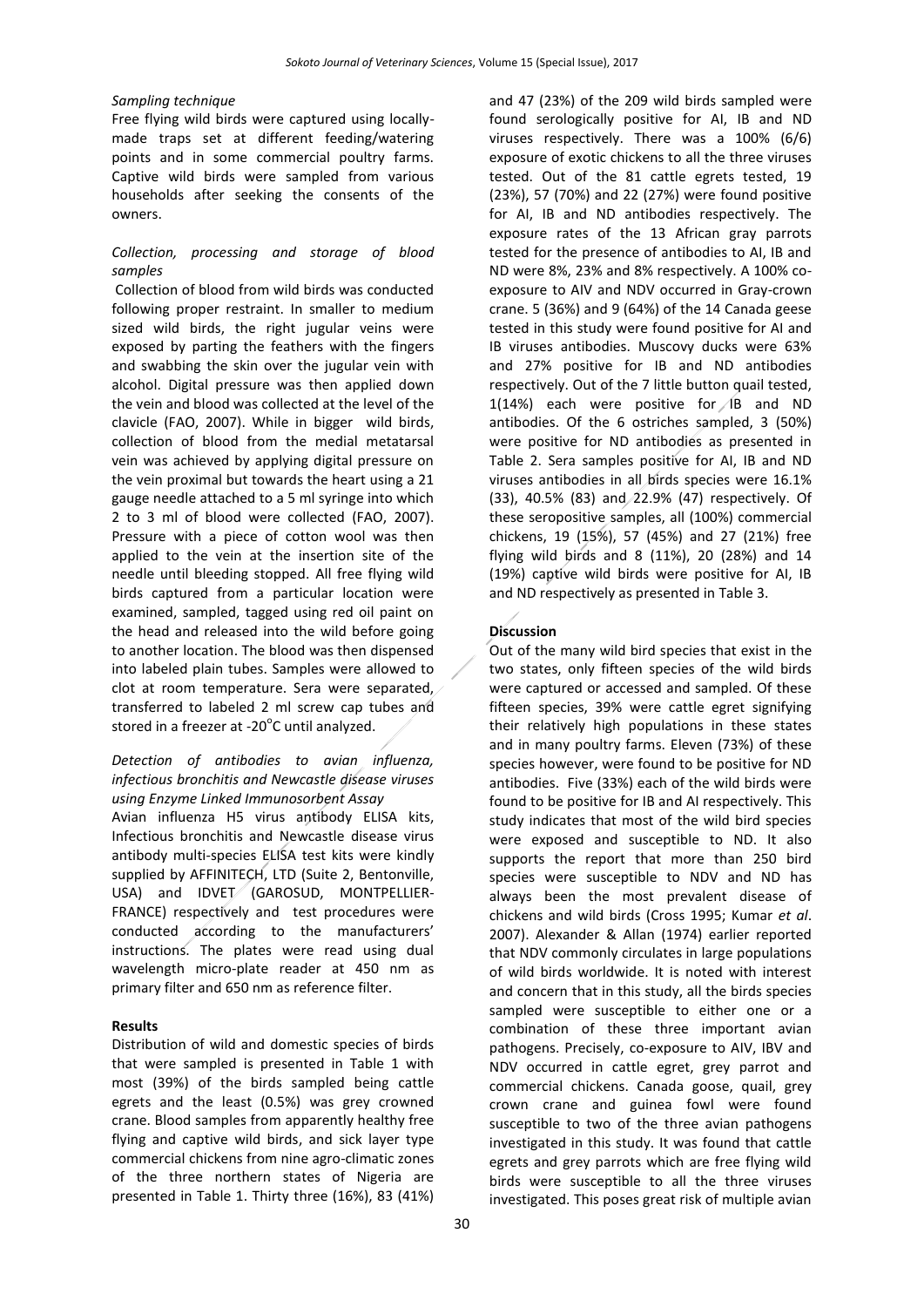| Table 1: Distribution of apparently healthy wild bird types and diseased exotic chickens screened for avian   |
|---------------------------------------------------------------------------------------------------------------|
| influenza, infectious bronchitis and Newcastle disease viruses' antibodies in Bauchi, Gombe and Kaduna states |
| Nigeria                                                                                                       |
| $\sim$ $\sim$ $\sim$ $\sim$ $\sim$ $\sim$                                                                     |

|                                     | <b>Species</b><br>ОT<br>wiiu               |                  |                    |
|-------------------------------------|--------------------------------------------|------------------|--------------------|
| birds sampled                       |                                            |                  |                    |
| state                               | Free flying birds<br>Scientific name       | Native name      | No. of birds       |
|                                     | (Common name)                              | (Hausa)          | sampled (%)        |
| Bauchi/Kaduna<br>Rose-ringed        | Psittacula krameri                         |                  | 13(6.2)            |
| parakeet                            |                                            |                  |                    |
| Bauchi/Gombe<br>Speckled/Rock       | Columba guinea                             | Hasbiya          | 6(2.9)             |
| pigeon                              |                                            |                  |                    |
| Gombe/Kaduna<br>Bruce's green       | Treron waalia                              | Bili-bili        | 9(4.3)             |
| pigeon                              |                                            |                  |                    |
| Senegal parrot<br>Bauchi            | Poicephalus                                | Aku              | 4(1.9)             |
|                                     | senegalus                                  |                  |                    |
| Bauchi/Gombe/Kaduna<br>Cattle egret | <b>Bubulcus ibis</b>                       | Belbela          | 81 (39)            |
| Bauchi/Gombe<br>Laughing dove       | Streptopelia                               | Kurchiya         | 6(2.9)             |
| Total                               | senegalensis                               |                  | 119(57)            |
| Domestic birds                      |                                            |                  |                    |
| Bauchi/Gombe/Kaduna<br>Moscovy duck | Anas                                       | Agwagwa          | 11(5.3)            |
|                                     | platyrhynchos                              |                  |                    |
| Bauchi/Gombe                        | Numidia maleagris<br>Helmented guinea      | Zabuwa           | 11(5.3)            |
| fowl                                |                                            |                  |                    |
| Exotic chickens<br>Kaduna           | Gallus gallus                              | kaza             | 6(2.9)             |
| Total                               |                                            |                  | 28(13.4)           |
|                                     | Captive wild birds                         |                  |                    |
| Gombe/Kaduna                        | African grey parrot<br>Psittacus erithacus | Aku              | 13(6.2)            |
| Bauchi<br>Four-bande                | Pterocles                                  |                  | 2(1.0)             |
| sangrouse                           | quadrincinctus                             |                  |                    |
| Black-crowned<br>Bauchi             | <b>Balearica</b>                           |                  | 3(1.4)             |
| crane                               | pavonica                                   |                  |                    |
| Bauchi<br>Grey-crowned              | <b>Balearica</b>                           |                  | 1(0.5)             |
| crane                               | regulorum                                  |                  |                    |
| Feral Pigeon<br>Bauchi/Gombe        | Columba livia                              | <b>Tattabara</b> | 10(4.8)            |
|                                     | domestica                                  |                  |                    |
| Bauchi<br>Congo peacock             | Afropavo                                   | Dawisu           | 2(1.0)             |
|                                     | congensis                                  |                  |                    |
| Gombe/Kaduna<br>Canada goose        | Branta canadensis                          | Agwagwan         | 14(6.7)            |
|                                     |                                            | ruwa             |                    |
| Bauchi/Gombe/Kaduna<br>Ostrich      | <b>Struthiom camelus</b>                   | Jimina           | 6(2.9)             |
|                                     |                                            |                  |                    |
|                                     |                                            |                  |                    |
| Bauchi/Gombe<br>Total               | Little buttonquail<br>Turnix sylvaticus    | Salwa            | 7(3.3)<br>58(28.8) |

pathogens transmission to especially commercial poultry as this study also indicated commercial chickens to be highly susceptible to these viruses. Fagbohun (2000) observed that cattle egret frequently visited poultry premises to feed on maggots and insects. If cattle egret happens to be actively infected with and shed AI, IB or ND viruses, then transmission to poultry species would be highly possible. Moreover, Webster *et al.* (2006) isolated the H5N1 virus in cattle egrets, unveiling this species as a potential vector of AI virus. Webster *et al.* (2006) further concluded that interaction between wild and domestic birds is considered a factor in the occurrence of various diseases and that interaction of wild bird with

poultry serves as a link with other wild avifauna. *Passeriformes* and *Columbriformes* are tagged ''bridge species'' which may serve as links between wild birds in natural habitats and domestic poultry (FAO 2007). Therefore, cattle egrets, as well as parrots under captivity, when introduced into poultry premises may typically serve as "bridge" species to domestic birds and others in contact with wild birds.

Antibodies to AI, IB and ND viruses detected in wild birds in this study suggest natural exposure to these viruses as no vaccination is done in these bird species. Assam (2014) reported 14.6% ND seroprevalence in free flying wild birds in Kaduna state, Nigeria. Pigeons and doves were grouped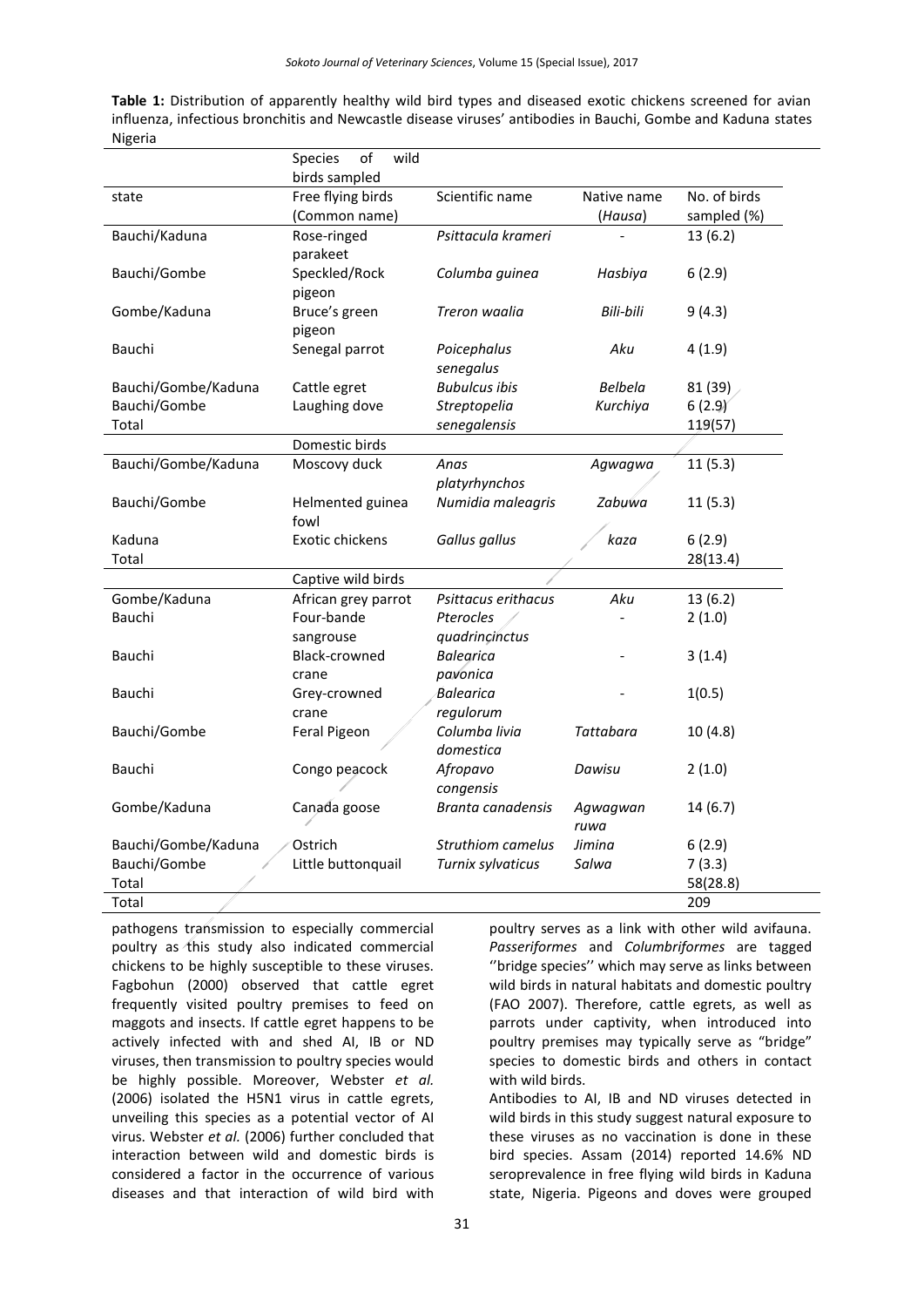*Sokoto Journal of Veterinary Sciences*, Volume 15 (Special Issue), 2017

| Bird specie            | No. of sera    | No. (%) of sera | ivewcastie disease armoulies in three states, ivigena using enzyme ilineu immunosorbent assay (LLISA) test<br>No. (%) of sera | No. (%) of sera positive |
|------------------------|----------------|-----------------|-------------------------------------------------------------------------------------------------------------------------------|--------------------------|
|                        | tested         | positive for AI | positive for IB                                                                                                               | for ND antibodies        |
|                        |                | antibodies      | antibodies                                                                                                                    |                          |
| Rose-ringed            | 13             | 0(0)            | 0(0)                                                                                                                          | 0(0)                     |
| parakeet               |                |                 |                                                                                                                               |                          |
| Speckled/Rock          | 6              | 0(0)            | 0(0)                                                                                                                          | 0(0)                     |
| pigeon                 |                |                 |                                                                                                                               |                          |
| Bruce's green          | 9              | 0(0)            | 1(11.1)                                                                                                                       | 0(0)                     |
| pigeon                 |                |                 |                                                                                                                               |                          |
| Senegal parrot         | 4              | 0(0)            | 0(0)                                                                                                                          | 1(25)                    |
| Cattle egret           | 81             | 19 (23.5)       | 57 (70.4)                                                                                                                     | 22 (27.2)                |
| Laughing dove          | 6              | 0(0)            | 0(0)                                                                                                                          | 1(16.7)                  |
| Muscovy duck           | 11             | 0(0)            | 7(63.6)                                                                                                                       | 3(27.3)                  |
| <b>Helmeted Guinea</b> | 11             | 1(9.1)          | 0(0)                                                                                                                          | 3(27.3)                  |
| fowl                   |                |                 |                                                                                                                               |                          |
| Commercial             | 6              | 6(100)          | 6(100)                                                                                                                        | 6(100)                   |
| chicken                |                |                 |                                                                                                                               |                          |
| African grey parrot    | 13             | 1(7.7)          | 3(23.1)                                                                                                                       | 1(7.7)                   |
| Four banded            | $\overline{2}$ | 0(0)            | 0(0)                                                                                                                          | 0(0)                     |
| sangrouse              |                |                 |                                                                                                                               |                          |
| Black crown crane      | 3              | 0(0)            | 0(0)                                                                                                                          | 0(0)                     |
| Gray crown crane       | 1              | 1(100)          | 0(0)                                                                                                                          | 1(100)                   |
| Congo peacock          | $\overline{2}$ | 0(0)            | 0(0)                                                                                                                          | 1(50)                    |
| Feral pigeon           | 10             | 0(0)            | 0(0)                                                                                                                          | 4(40.0)                  |
| Canada goose           | 14             | 5(35.7)         | 9(64.3)                                                                                                                       | 0(0)                     |
| Ostrich                | 6              | 0(0)            | 0(0)                                                                                                                          | 3(50)                    |
| Little button quail    | 7              | 0(0)            | 1(14.3)                                                                                                                       | 1(14.3)                  |
| Total                  | 205            | 33 (16.1)       | 83 (40.5)                                                                                                                     | 47 (22.9)                |

|  |  |  |  |  |  |  | Table 2: Results of tested sera of different species of birds for avian influenza, infectious bronchitis and |  |
|--|--|--|--|--|--|--|--------------------------------------------------------------------------------------------------------------|--|
|  |  |  |  |  |  |  | Newcastle disease antibodies in three states, Nigeria using enzyme linked immunosorbent assay (ELISA) test   |  |

**Table 3:** Seroprevalence of avian influenza, infectious bronchitis and Newcastle disease in wild birds and diseased exotic chickens

|                       | No. of sera<br>tested | Avian influenza sero-<br>prevalence | Infectious bronchitis<br>sero-prevalence (%) | Newcastle disease<br>sero-prevalence |
|-----------------------|-----------------------|-------------------------------------|----------------------------------------------|--------------------------------------|
| Bird type             |                       | (%)                                 |                                              | (%)                                  |
| Free flying wild bird | 127                   | 19 (15.0)                           | 57 (45.0)                                    | 27(21.0)                             |
| Captive wild bird     | 72                    | 8(11.0)                             | 20(28.0)                                     | 14 (19.0)                            |
| Sick exotic chicken   | 6                     | 6(100)                              | 6(100)                                       | 6(100)                               |
| Sero-prevalence       | 205                   | 33 (16.1%)                          | 83 (40.5%)                                   | 47 (22.9%)                           |
|                       |                       |                                     |                                              |                                      |

among the most susceptible species to ND and therefore considered to be a dangerous source of NDV to commercial poultry farms (Cross, 1995). Under natural conditions, co-infections of AI and IB viruses have been reported in broilers in Iran (Seifi *et al*., 2010) and Owoade *et al.* (2006), Emikpe *et al*. (2010) and Musa *et al.* (2013) showed serologic evidences of co-exposure to AIV, IBV and AIV in Nigerian poultry. Since commercial and rural poultry flocks are exposed to NDV of either live vaccines or field strains, Costa-Hurtado *et al.* (2015) concluded that, where natural outbreaks of AI had occurred, co-infections of NDV and AIV were expected to occur in such outbreaks, especially in ND endemic countries, but, unfortunately, little seems to have been documented about AIV and NDV co-infections in Nigeria.

Of major concern in this study is the detection of AIV antibodies in cattle egrets, grey-crane crown, guinea fowls and geese. This is because cattle egrets are often found in poultry farms (Fagbohun, 2000), grey-crown crane are kept as pets in many houses (Bello *et al*., 2008) and Fusaro *et al.* (2009) earlier detected the introduction of a new strain of AIV into Nigeria from an apparently healthy duck in Pantami live bird market of Gombe state. It is known that ducks, geese and other water fowls are all *Ansseriformes* and are tagged as reservoirs of AIV (Webster *et al*., 2006; FAO 2007). It was further observed that most field infections by LPAI subtypes H5 and H7 under certain conditions of circulation in bird populations have the potential to become HPAI viruses (Monne *et al.,* 2012). It is therefore not surprising that Gombe state recently reported HPAI outbreak for the first time (OIE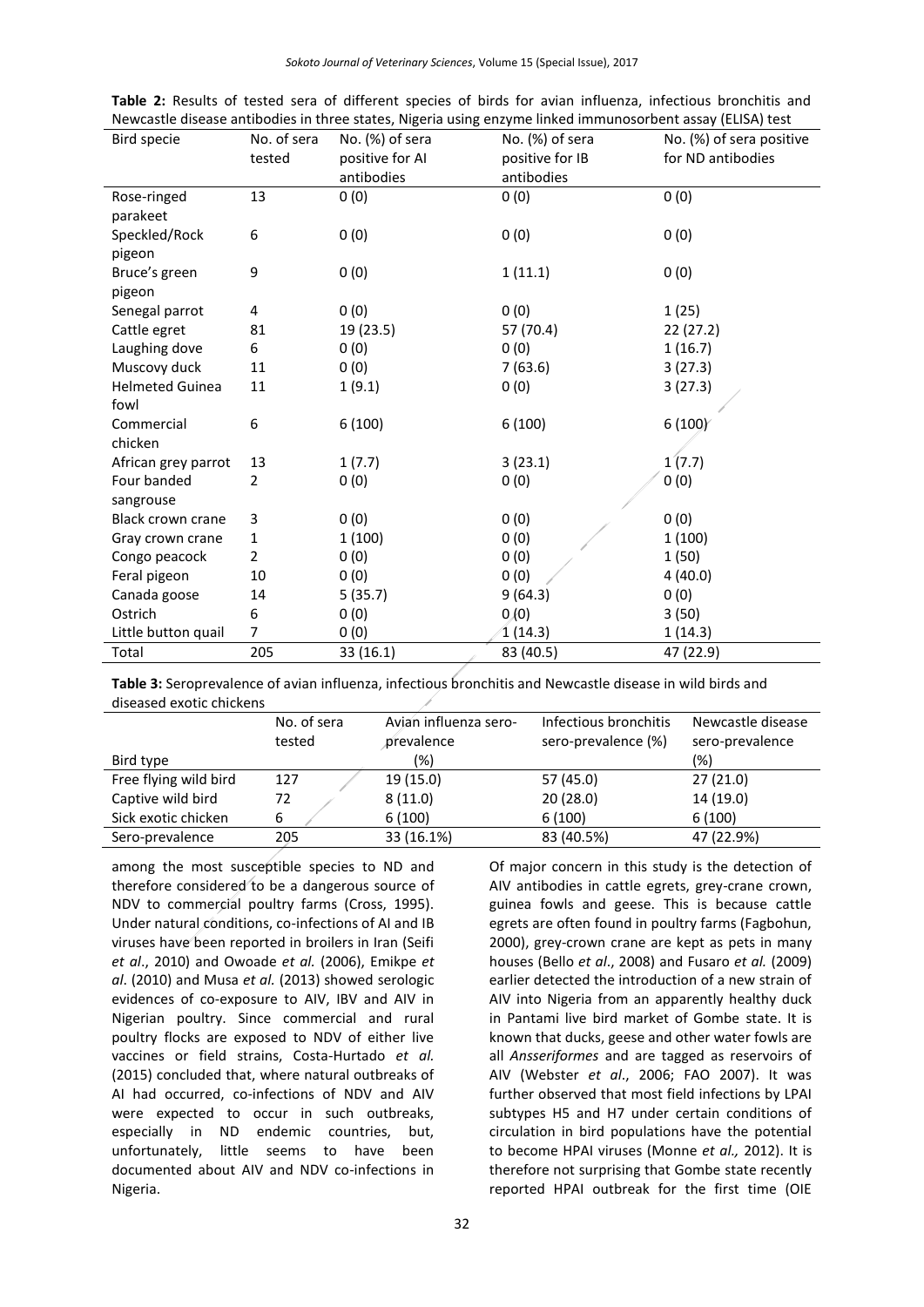2015). It has long been known that AI and ND viruses have complex epidemiology in which low and highly virulent disease causing forms occur naturally in bird populations (NADIS 2006; FAO 2007). It is worth noting that the HPAI H5N1 was first identified in a domestic goose in Guangdong China in 1996 and in 1997 it was detected in domestic poultry in Hong Kong that resulted into culling of over 1.5 million chickens. The outbreak also resulted in the first human H5N1 infections in which 18 people were affected and 6 died (FAO 2007).

Another concern is the detection of IBV antibodies in birds sampled which strongly suggested the natural exposure of these birds to the virus. This may be due to the fact that infectious bronchitis virus is ubiquitous, spreads very fast in poultry populations and can spontaneously mutate to give new variants (De Wit *et al*., 2011). In Africa unfortunately, IBV variants have received little attention and many species of birds may be reservoirs of IBV variants in which normal vaccination does not guarantee protection (De Wit *et al*., 2011). In Asia for instance, IBV vaccines were initially successful in controlling IB, but from 1990, outbreaks of IB with increased renal failures occurred in adequately vaccinated flocks. IB outbreaks associated with swollen head syndrome and high mortality were also reported in South Africa. Wu *et al*. (1998) reported highly pathogenic IBV variants in China and Ducatez *et al. (*2009) detected a novel IBV variant in apparently healthy birds in Nigeria and Niger. In Nigeria, IB vaccine is not locally produced, most of the vaccines routinely used in young and adult commercial birds are the inactivated three in one (ND, EDS, IB) vaccines. However, young birds require priming by live attenuated IB vaccine before inactivated vaccines are successfully used for proper protection (De Wit *et al*., 2011). This is obviously not a common practice in many of Nigerian poultry farms.

#### **References**

- Adu FD, Oyedeji O & Ikede BO (1985). Charecterisation of Nigerian strains of Newcastle disease virus. *Avian Diseases*, **29**(3): 829-831.
- Alexander DJ (2001). Newcastle disease*. British Poultry Science*, **42**(1): 5-22.
- Adene DF, Wakawa AM, Abdu PA, Lombin LH, Kazeem HM, Sa'idu L, Fatihu MY, Joanis T, Adeyefa CA & Obi TU (2006). Clinicopahological and husbandry features associated with the maiden diagnosis of avian influenza. *Nigerian Veterinary Journal*, **3**(1): 32-38.

Newcastle disease and HPAI co-infections have been reported in areas where these viruses are endemic (Costa-Hurtado *et al.* 2015). However, coinfections of poultry with LPAI and pathogenic ND viruses presented a complicated clinical picture thus confusing the identification and diagnosis of both viruses (Patin-Jackwood *et al.* 2014). Immunosupressive diseases like infectious bursal disease (IBD) and mareks' disease (MD) coinfections with ND were reported to increase the severity of ND outbreaks in affected farms in Malaysia (Jaganathan *et al.*, 2015). Point mutation and exchange of genetic materials by the drift or shift phenomena are common features of segmented RNA viruses (Geo *et al*., 1998). Mutation and genetic recombination had occurred in non-segmented RNA IB virus (De Wit *et al*., 2011). What genetic virus variants will be anticipated in co-infections of segmented and nonsegmented RNA viruses need to be investigated. Of greater concern is that new variant strains of RNA viruses in poultry which continue to emerge rendering control by vaccination ineffective (Adu *et al*., 1985; Awad *et al*., 2014).

Commercial chickens in this study were found to be seropositive to all the three viruses investigated. This study therefore, showed that chickens could be infected by more than one virus at a given time. If such occurs, however, there could be confusion as to what tentative diagnosis best holds at that moment which could further affect disease reporting. There could also be the possibility of exacerbated clinical manifestations even if the chickens were infected with the low virulent strains of the infecting viruses.

In conclusion, free flying and captive wild birds have been exposed to AI, IB and ND viruses in this study. Seroprevalence of IB and ND in wild and domestic birds is high in the study areas. We recommend that poultry farmers should be made aware of the possible roles of wild birds in the maintenance and inter-species transmission of avian pathogens into poultry holding facilities.

- Alexander DJ & Allan WH (1974). Newcastle disease virus pathatotype. *Avian Pathology*, **3**(1): 269-275.
- Awad F, Baylis M & Ganapathy K (2014). Detection of variant infectious bronchitis viruses in broiler flocks in Libya. *International Journal of Veterinary Science and Medicine*, doi.org/10.1016.2014.01.001.
- Assam A (2014). Some wild bird infections, trade and sellers' knowledge, attitude and practices on biosecurity in Kaduna state, Nigeria. PhD Thesis, Department of Veterinary Medicine, Faculty of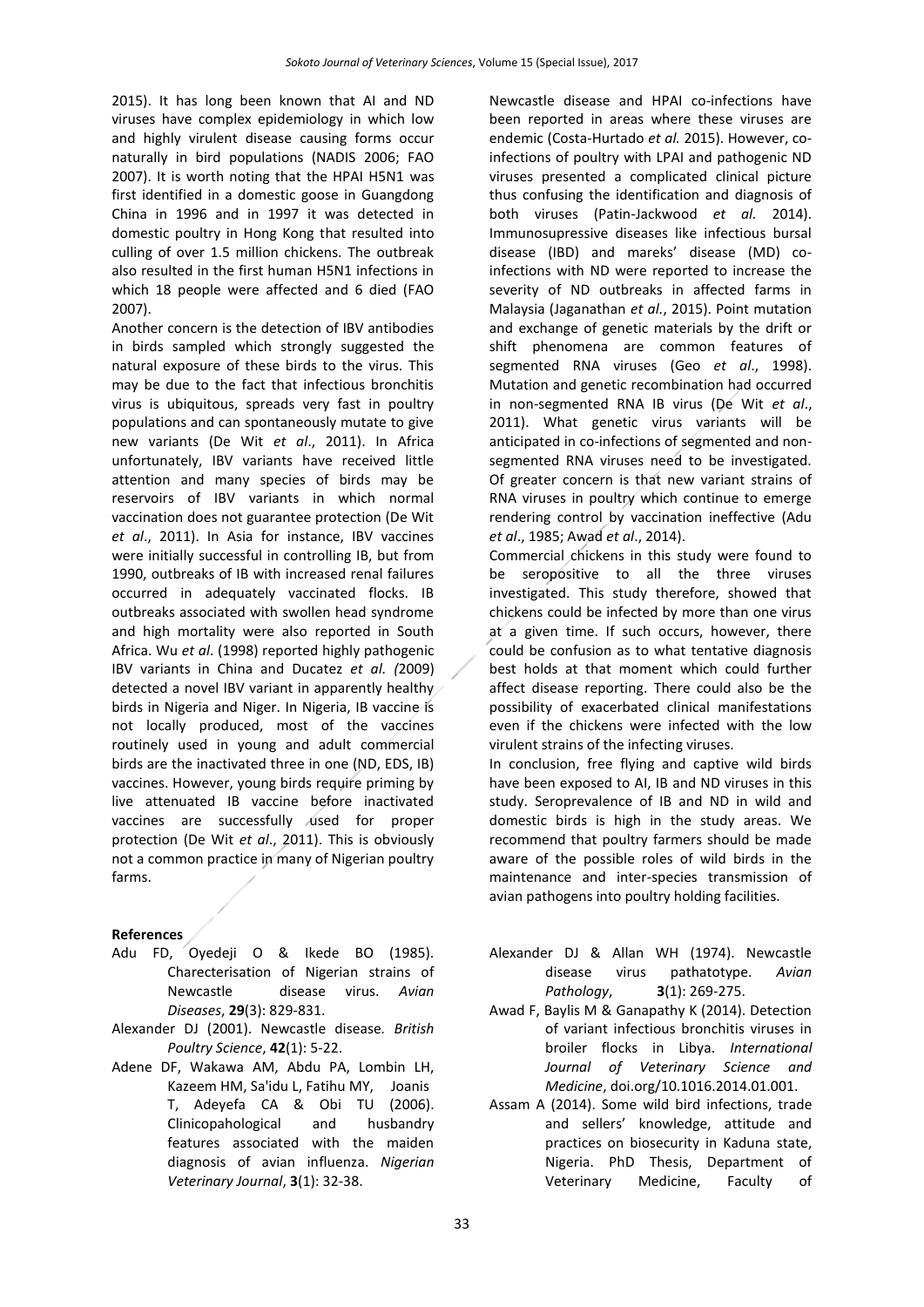Veterinary Medicine, Ahmadu Bello University, Zaria, Nigeria. Pp 72-102.

- Bauchi State Agricultural Development Programme (BSADP) (2003). News Letter. Pp 6-12.
- Bello M, Lukshi MB & Sanusi M (2008). Outbreaks of highly pathogenic avian influenza (H5N1) in Bauchi state, Nigeria. *International Journal of Poultry Science,* **7**(5): 450-456.
- Chen HW, Huang YP & Wang CH (2009). Identification of Taiwan and China-like recombinant avian infectious bronchitis viruses in Taiwan. *Virus Research,* **140**(2): 121-129.
- Costa-Hurtado MAR, Afonso LC, Miller JP, Shepherd E, Chi MR, Smith D, Spackman E, Kapcynski RD, Suaez LD, Swayne ED & Patin-Jackwood JM (2015). Previous infection with virulent strains of Newcastle disease virus reduces highly pathogenic avian influenza virus replication, disease, and mortality in chickens, *Veterinary Research,* **46**(1): 97- 99.
- Cross G (1995). Paramyxovirus-1 infection (Newcastle disease) of pigeons. *Seminars in Avian and Exotic Pet Medicine,* **2**(4): 92- 95.
- De Wit JJ, Jane Cook AKJ & van der Heiden FJM (2011). Infectious bronchitis virus variants: a review of the history, current situation and control measures. *Avian Pathology*, **40**(3): 223-235.
- Emikpe BO, Ohore OG, Olujonwo M & Akpavie SO (2010). Prevalence of antibodies to infectious bronchitis virus (IBV) in chickens in southwestern Nigeria. *African Journal of Microbiology Research*, **4**(1): 92-95.
- Fagbohun OA, Owoade AA, Oluwayelu DO & Olayemi FO (2000). [Serological survey of](http://www.bioline.org.br/request?md00053)  [infectious bursal disease virus antibodies](http://www.bioline.org.br/request?md00053)  [in cattle egrets, pigeons and Nigerian](http://www.bioline.org.br/request?md00053)  [laughing doves.](http://www.bioline.org.br/request?md00053) *[African Journal of](https://en.wikipedia.org/wiki/African_Journal_of_Biomedical_Research)  [Biomedical Research](https://en.wikipedia.org/wiki/African_Journal_of_Biomedical_Research)*, **3**(3): 191–192.
- Feng J, Zhijun M, Yu Q, Zhao J, Liu X & Zhang G (2012). Virulent avian infectious bronchitis virus, People's Republic of China. *Emerging Infectious Diseases*, **18**(12): 1994-2001.
- Food and Agricultural Organisation of the United Nations (FAO) (2007). *Animal Production and Health Manual*: Wild birds and avian influenza. Pp 1-113.
- Fusaro A, Joannis T, Monne I, Salviato A, Yakubu B & Maseko C (2009). Introduction into Nigeria of a distinct genotype of avian influenza virus (H5N1). *Emmerging Infectious Diseases*.

[http://www.cdc.gov/EID/content/15/3/4](http://www.cdc.gov/EID/content/15/3/445.htm,%20retrieved) [45.htm, retrieved](http://www.cdc.gov/EID/content/15/3/445.htm,%20retrieved) 11-3-2011.

- Garba J, Nwanko IO, Manu IJ & Falake OO (2012). Detection of avian influenza, Newcastle disease and infectious bronchitis viruses in domestic and captive migratory wild birds using nested polymerase chain reaction, Yobe state, Nigeria. *Journal of Veterinary Advances*, **2**(10): 481-487.
- Geo FB, Janet SB & Stephen AM (1998). Orthomyxoviruses (influenza viruses). *Medical Microbiology, twenty first edition*. Appleton and Lange, USA. Pp 506- 516.
- Jaganathan S, Ooni TP, Phang YL, Allaudin BNZ, Yip SL, Choo YP, Lim KB, Lemiere S & Audonnet OJ (2015). Observation of risk factors, clinical manifestations and genetic charecterisation of recent Newcastle disease virus outbreak in West Malaysia. *Veterinary Research*, **11**(1): 219- 222.
- Jordan FTW & Pattison M (1996). *Poultry Diseases*. fifth edition, W.B Saunders. Pp 23-35.
- Kumar SK, Raj, DG, Raja A & Ramadas P (2007). Genotypic characterization of infectious bronchitis viruses from India. *Indian Journal of Biotechnology*, **6**(1): 41-44.
- Monne I, Hussein HA, Fusaro A, Valastro V, Hmoud MM, Khalefa RA, Capua I & Cattoli, G (2012). H9N2 influenza A virus circulates in H5N1 endemically infected poultry population in Egypt. *Influenza and other Respiratory Viruses*, doi 10.1111/j.1750- 2656.
- Musa IW, Abdu PA, Sackey AKB & Oladele SB (2013). Survey for highly pathogenic avian influenza from poultry in two northeastern states, Nigeria. *Veterinary Medicine International*. [doi.org/10.1155/2013/531491.](http://dx.doi.org/10.1155/2013/531491)
- Murphy FA, Gibbs EPJ, Horzinek MC & Studdert MJ (1999). Veterinary Virology, third edition, Academic Press, Stanford University Stanford, California. Pp 65-68.
- National Animal Disease Information and Surveillance Bulletin (NADIS) (2006). Avian influenza. Pan African Programme for the Control of Epizootics (PACE). Federal Department of Livestock and Pest Control Services, No. 2. Pp 1.
- Niesters H (1987). *Molecular Epidemiology of Infectious Bronchitis Virus*, Utrecht University Press, Medisch Centrum Groningen, Utrecht. Pp 63-69.
- Office International des epizootics (OIE) (2013). Avian infectious bronchitis. *Terrestrial Manual.* Pp 2-7.